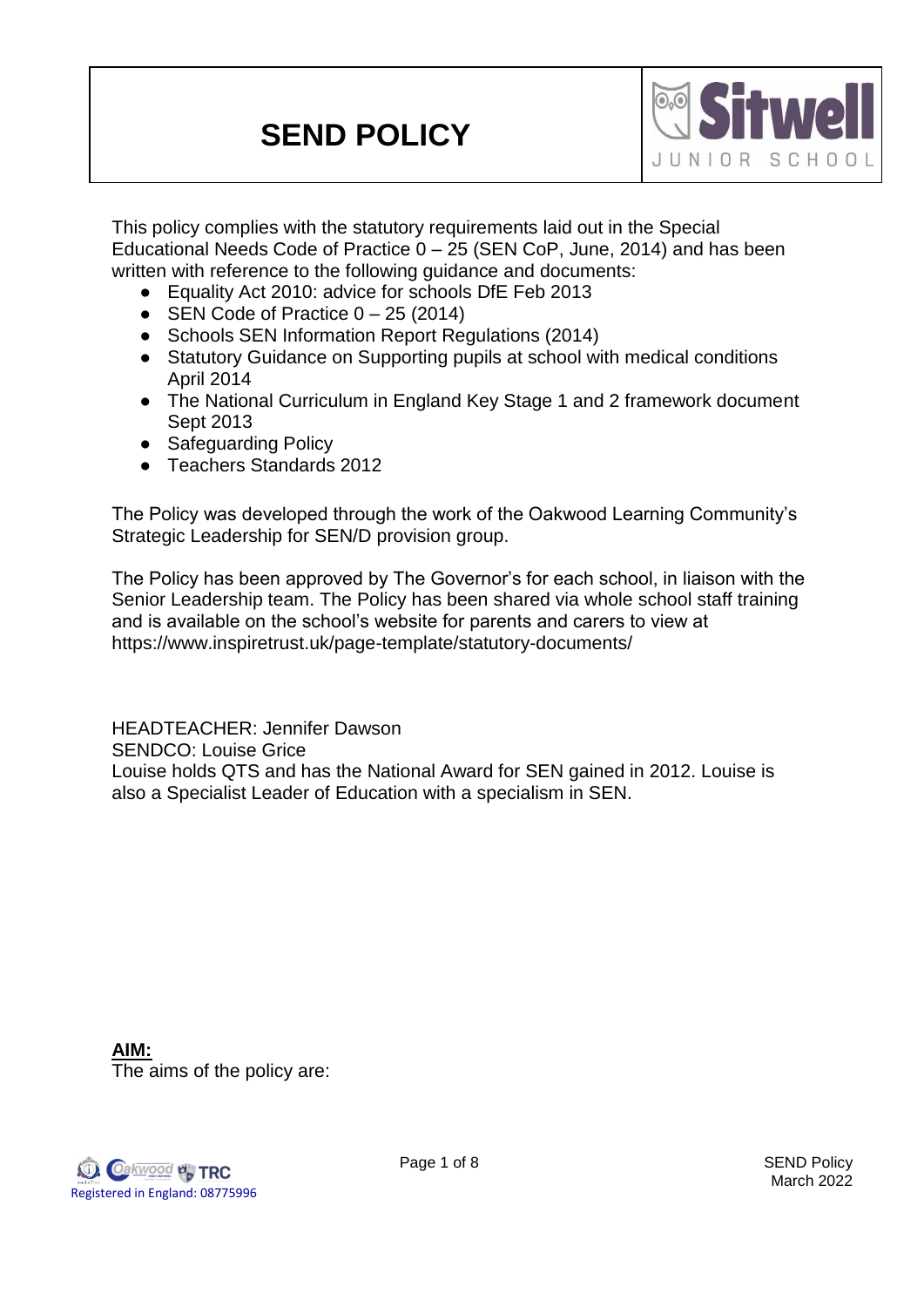- To ensure that there is a consistency of approach throughout all key stages towards the identification of SEND.
- To ensure pupil needs are identified early and that timely intervention is put into place.
- To ensure that there is a smooth transition across and within key stages for all pupils and that information is shared as to how to meet need.
- To involve parents, pupils and in others in developing a partnership of support, enabling full confidence in strategies adopted by the school.
- To outline how the school makes learning accessible to all pupils by outlining the accessibility plan.

### **Identifying Special Educational Needs.**

At Sitwell Junior School, we recognise that pupils are individuals with individual skills, strengths and needs. We will endeavour to meet the needs of all pupils through access to quality first teaching. However, we recognise that there are many factors that can impact on how pupils access learning, such as;

- Disability (the Code of Practice outlines the "reasonable adjustment "duty for all schools under the current Disability Equality legislation – these alone do not constitute SEN)
- Attendance and Punctuality
- Health and Welfare
- English as an Additional Language (EAL)
- Being in receipt of Disadvantaged Pupil Grant
- Being a Looked After Child
- Being a child of Serviceman/woman

These may impact upon progress and attainment, however should not be classified as SEND. The SEN CoP (2014) states that "A pupil has SEN where their learning difficulty or disability calls for special educational provision, namely provision different from or additional to that normally available to pupils of the same age." (p.94)

In accordance with the SEN CoP, children will be identified as needing extra support if, despite high quality teaching, their progress is:

- significantly slower than that of other children of a similar age.
- failing to match the child's usual rate of progress.
- failing to close the attainment gap between the child and their peers.
- widening the attainment gap.

The SEN CoP outlines four broad areas of need to support identification of SEND. However, the purpose of identification is to work out what action the school needs to take to meet the needs of the pupil and should not be used to fit a pupil into a category. In practice, individual pupils often have needs that cut across all of these areas and pupil's needs may change over time. These needs are described as:

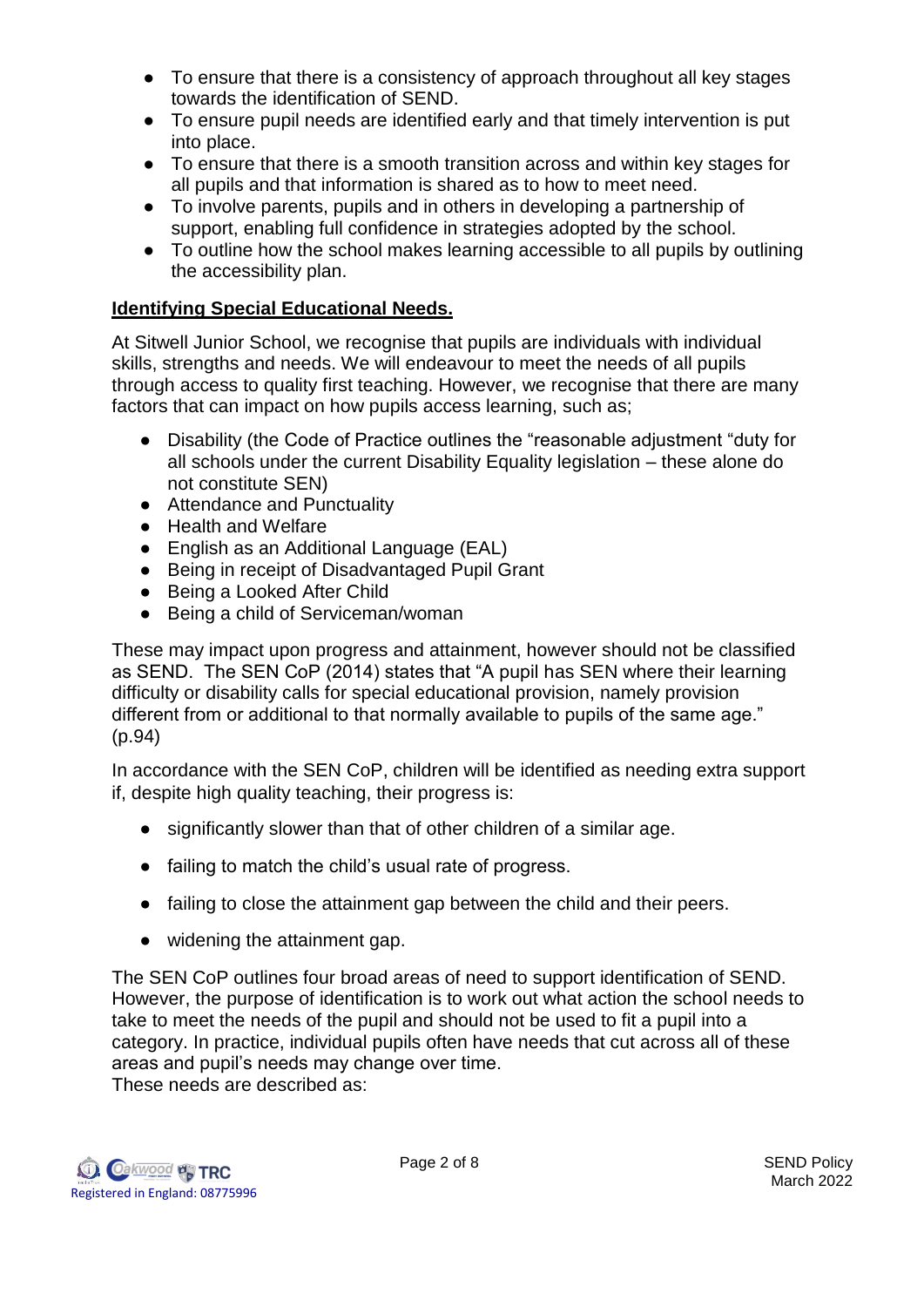#### **Communication and interaction**

- Speech, Language and Communication Needs
- Children and young people with Autistic Spectrum Condition.

#### **Cognition and learning**

- General learning difficulties, including moderate learning difficulties (MLD) and severe learning difficulties (SLD).
- Specific learning difficulties (SpLD), effecting one or more specific aspects of learning, including dyslexia, dyscalculia and dyspraxia.

#### **Social, emotional and mental health difficulties**

• Children and young people may experience a wide range of social and emotional difficulties which manifest themselves in many ways. These may include becoming withdrawn or isolated, as well as displaying challenging, disruptive or disturbing behaviour. These behaviours may reflect underlying mental health difficulties such as anxiety or depression, self-harming, substance misuse, eating disorders or physical symptoms that are medically unexplained. Other children and young people may have disorders such as attention deficit disorder, attention deficit hyperactive disorder or attachment disorder.

#### **Sensory and/or physical needs**

● Special educational provision as a result of a disability which prevents or hinders them from making use of the educational facilities generally provided. This can include vision impairment (VI), hearing impairment (HI) or a multisensory impairment (MSI).

It should be noted that slow progress and low attainment may be an indicator of a learning difficulty, but do not necessarily mean that a child has SEND and should not automatically lead to a pupil being recorded as such, without following the graduated response pathway (detailed below). Equally, it should not be assumed that attainment in line with chronological age means that there is no learning difficulty or disability.

#### **A Graduated Response**

**Cakwood P. TRC** Registered in England: 08775996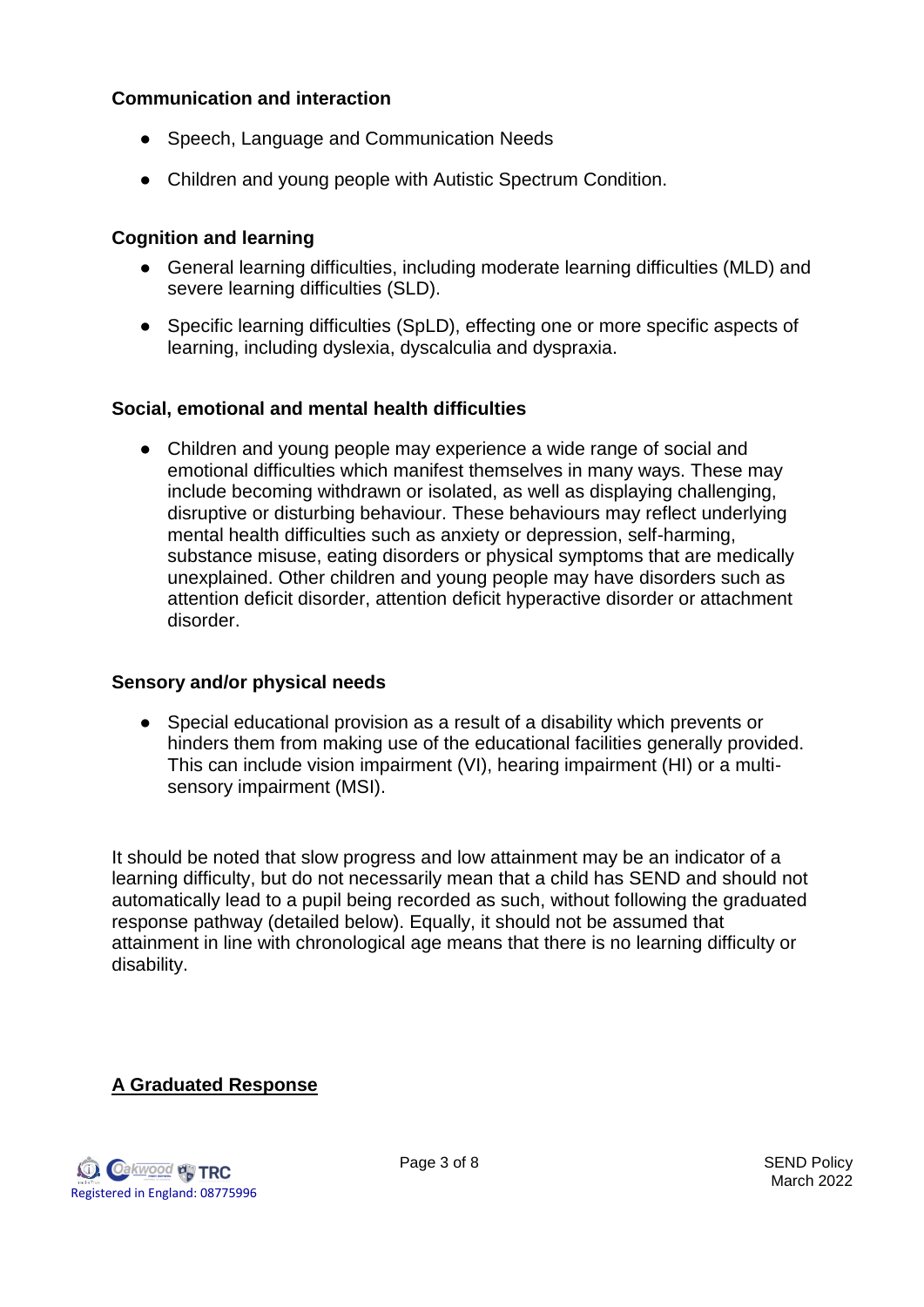The graduated response is the pathway taken to ensure a child's needs are met at the right level, with increasing levels of intervention as they are required. In practice, this happens in graduated steps:

- A pupil is identified as making less/slow progress or as working at a lower attainment level than his/her peers.
- The class teacher will look at their own planning, teaching and differentiation to ensure it is appropriately pitched. They will consider the child's current needs, including if they have any additional barriers to learning, which may be impacting on progress and attainment. Practice will be adapted to ensure the child can access quality first teaching and this would be discussed with the relevant professionals within school and the child's parents. This would be monitored for half a term.
- If little or no progress is seen, despite access to quality first teaching, further adaptation is needed at classroom level. This may involve the use of specific resources, different types of input, ICT resources or specific additional support within the class. Classroom level support would be organised by the class teacher and they will inform the SENDCo and the child's parents. The child would be entered onto the SEND register, categorised as 'School Response'. At this point, details of the extra provision in place will be recorded on the whole school provision map, so that intervention and support can be tracked and monitored. This level of support would be monitored for a term and then reviewed.
- If little or no progress is seen, a more specialised programme of support is required. This will be discussed with the pupil and parents before it is put into place. With support from the SENDCO, the class teacher will set highly personalised and relevant targets to address significant gaps in learning, which will be recorded on an individual education plan (IEP.) At this point, a referral to an external agency such as the Specialist Inclusion Team (SIT), Educational Psychology Services (EPS) or occupational therapy (OT) may be required, so that they can assess the pupil and input into their required targets and intervention. If a programme of 1:1 support is required, this will be timetabled by the SENDCO, and delivered by a TA who has accessed the relevant training. Classroom support strategies will also continue, in addition to this 1:1 time. When intervention is set up, it remains the responsibility of the class teacher to track day to day progress against the target, to ensure the intervention work is also supported in class and to monitor overall impact. This can be in consultation with the SENDCO for support. This level of support will be reviewed each term, so that new targets can be set or intervention be reduced back to classroom level once significant progress is seen. At this stage, the child will be categorised as 'Formal Response' on the SEND register and the whole school provision map will be updated to reflect what is in place to support the pupil.

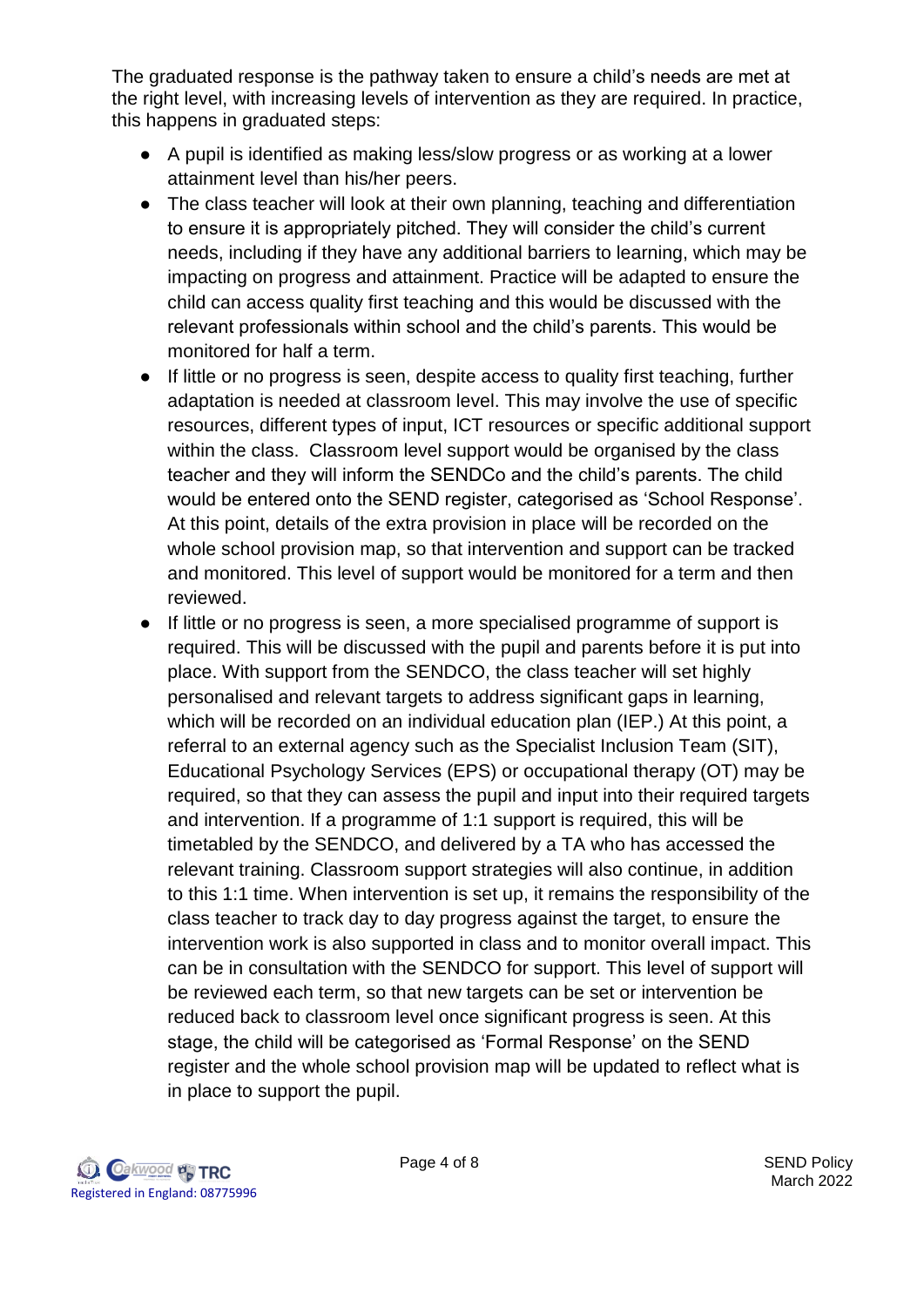● In instances where pupils have very complex needs, where there is a profound gap between attainment levels and age-related expectations or an extremely significantly slow rate of progress despite high quality intervention and support, it may be decided that a statutory assessment by the local authority is required. This could result in an Education, Health and Care Plan (EHCP, previously known as a Statement). If this is required, the decision to apply will be made by the team working around the child and will take into account the needs and views of the child and the family, the history of provision for the child and the assessments and views of professionals including the class teacher, SENDCO and other agencies who have previously advised.

# **The Review Cycle**

The SEN CoP advocates the use of the Plan, Do, Review cycle, where provision is planned for, delivered for a set period and then reviewed, as described above as part of Sitwell Junior School's graduated response.

The progress of all pupils is reviewed within school through daily assessment against learning objectives, termly pupil progress meetings, open evenings with parents in the Autumn and Spring terms and a formal written report in the Summer term. For pupils with SEND who are categorised as 'School Reponse', parents are given additional time at open evening to discuss their children's needs and are invited to an additional review in the summer term. In addition to this, the SENDCO will ask for progress updates from class teachers on a termly basis, so a decision can be made if further support is required. For pupils categorised as 'Formal Response', a termly review will be held, where parents and all professionals involved with supporting the pupil, including the SENDCO, will be present to review the child's targets.

At each stage, the child will be involved in the plan, do, and review cycle. Where appropriate, they will be invited to attend the meeting. Where this is not deemed to be appropriate, their views will be obtained beforehand.

# **Criteria for Exiting the SEND Register**

It should be noted that the SEND Register at Sitwell Junior School is a fluid working document. Pupils can be placed on the SEND register as well as removed from the register. This will always be done in consultation with key stakeholders, including pupils and parents.

# **Support for Pupils and Families**

The SEN CoP states that Local authorities must publish a Local Offer, which sets out in one place information about the provision that they expect to be available across education, health and social care for children and young people in their area who have SEN or are disabled, including those who do not have Education, Health and Care (EHC) plans. The purpose of the Local Offer is to provide clear, comprehensive, accessible and up to date information about provision that is

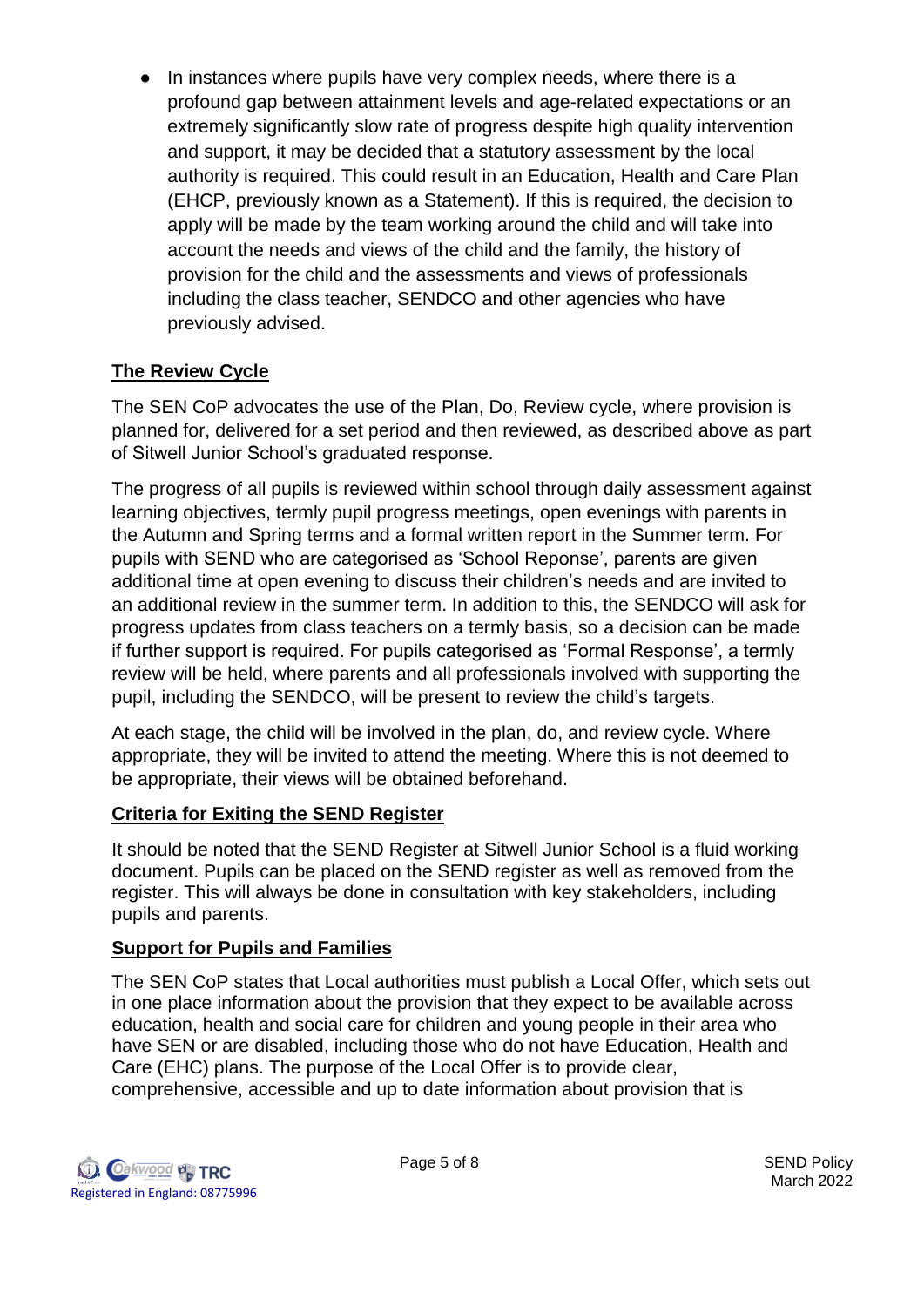available and how to access it, plus to make the provision more responsive to local needs by involving all key stakeholder in its development and review.

The Local Offer can be found here by visiting this website: <http://www.rotherhamsendlocaloffer.org/>

Sitwell Junior School has a statutory duty to provide an SEND Information report. This can be found on the school's website at https://www.inspiretrust.uk/pagetemplate/statutory-documents/

We have a clear admission's policy which can be located in school.

# **Transition**

For pupils in Year 6, transition days are organised at the relevant secondary school, introducing pupils to a variety of teaching staff, lessons and additional activities that they may expect in Year 7. In addition, the SENDCo and transition mentor visit the feeder primary schools to meet and work with the pupils. The SENDCo at Sitwell Junior School also holds an informal coffee morning, so that parents can drop in to discuss any concerns they might have about their child's transition. Where necessary, additional transition arrangements can be made for individual pupils, including extra visits to the school (accompanied by a member of staff or parents if appropriate), preparatory work with a member of the learning mentor team, transition passports and 'taster' sessions after school. These transition arrangements also apply for pupils moving to/from a different junior school, between classes, or entering our school at Y3.

# **Supporting Pupils at School with Medical Conditions**

At Sitwell Junior we recognise that pupils at school with medical conditions should be properly supported so that they have access to education, including school trips and physical education. Some pupils with medical conditions may be disabled and where this is the case the school will comply with its duties under the equality Act 2010.

Some pupils may also have Special Educational Needs and they may have an Education Health and Care Plan (EHC) which brings together health and social care needs as well as their SEND provision. In these circumstances, the SEN CoP is followed.

# **Monitoring and Evaluation of SEN**

Sitwell Junior School's SEND Policy is reviewed annually, under these recommendations of the SEN CoP. This will be done in consultation with governors, staff and families through a working party.

Sitwell Junior School will contribute to the Local Offer that the local authority publishes reviewing and updating its contributions annually.

The SEN information report will be reviewed, updated and published annually.

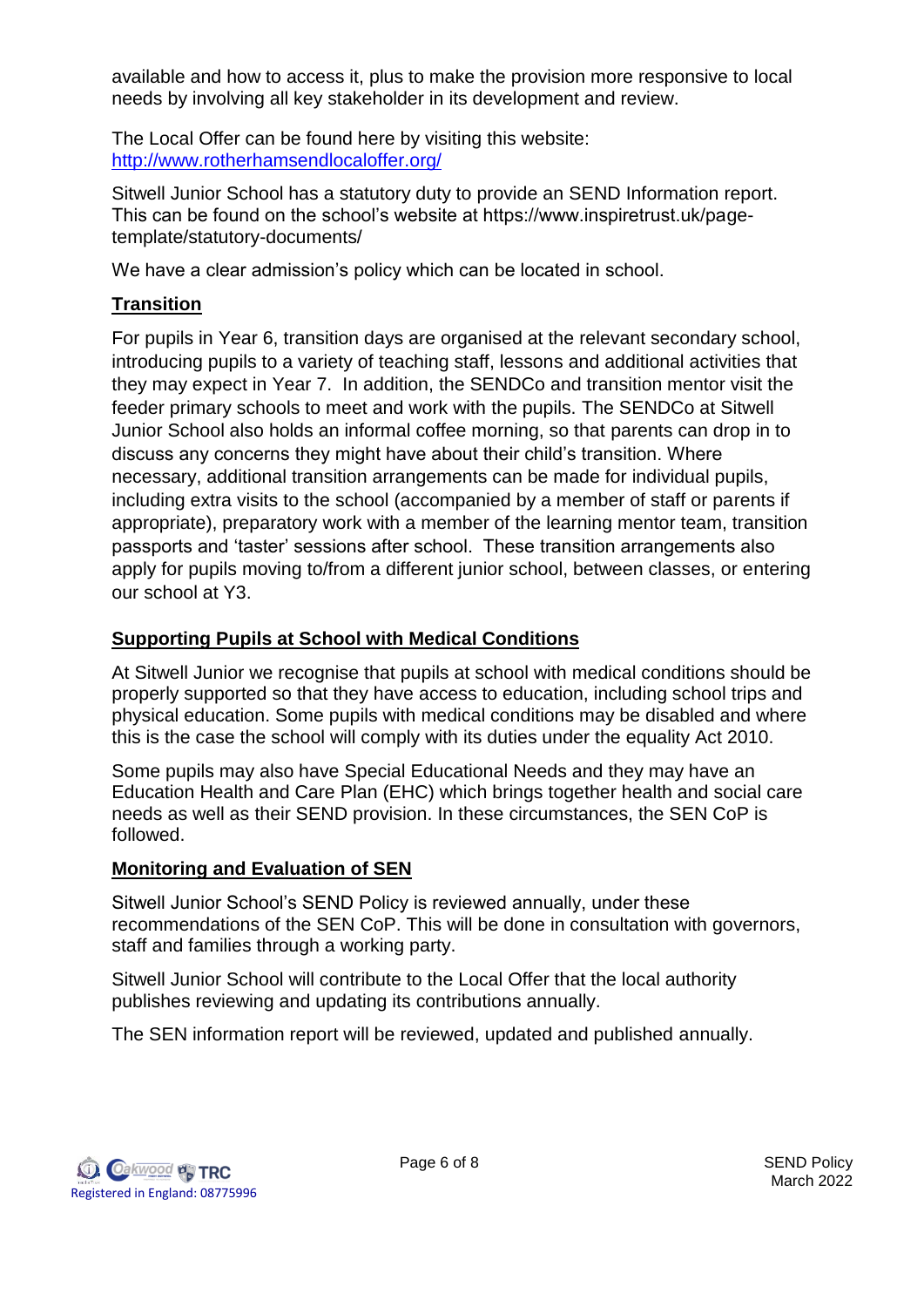### **Funding, Training and Resources**

As an Academy, Sitwell Junior School receives funding directly from central government to support the needs of learners with SEND.

Within school, the training needs of staff are identified through appraisal and through planning, work and teaching scrutiny. Staff are also responsible for identifying their own training need and seek support/advice as appropriate, whether this be from the SENDCO and/or other staff with areas of expertise.

Sitwell Junior School is also committed to meeting the emerging needs of pupils. Training is delivered within school by the SENDCo, other professionals within the learning community and/or from external agencies to ensure we have the skills in school to meet new needs to make learning accessible to all.

All teachers and professional support staff undertake induction on taking up a post and this includes a meeting with the SENDCo to explain the systems and structures in place around the school's SEND provision and practice and to discuss the needs of individual pupils. Key information is also shared with regards to pupil needs on the first INSET day of the academic year.

The SENDCo (Louise Grice) will regularly attend the Local Authority's network meetings in order to keep up to date with local and national updates in SEN.

#### **Role and Responsibilities**

There is a SEND Governor and their role is to establish that the appropriate arrangements are being made in school to ensure the SEN CoP is being followed.

Class teachers are responsible for the provision and progress of all pupils in their class with Special Educational and Disability Needs. The SENDCO (Louise Grice) is responsible for overseeing and advising class teachers with this, as well as organising reviews, making referrals to external agencies, meeting training needs and updating policies and procedures across school. The school employs teaching assistants (TAs). Their ultimate role is to provide additional support within the classroom for all pupils, which can include working alongside the teacher to ensure that pupils with additional educational needs are included within the classroom. The SENDCo is responsible for overseeing their deployment across the school, however, the teacher in the classroom should liaise with them re the needs of individual pupils.

All records and information relating to SEND are kept in a locked cupboard inside the Headteacher's office. When a child moves to a different school, the paperwork is passed on with the child.

#### **Accessibility**

Sitwell Junior School is fully compliant with DDA requirements:

● It is on a split-level with two flights of stairs, but does have a lift and an outdoor ramp to access the upper level.